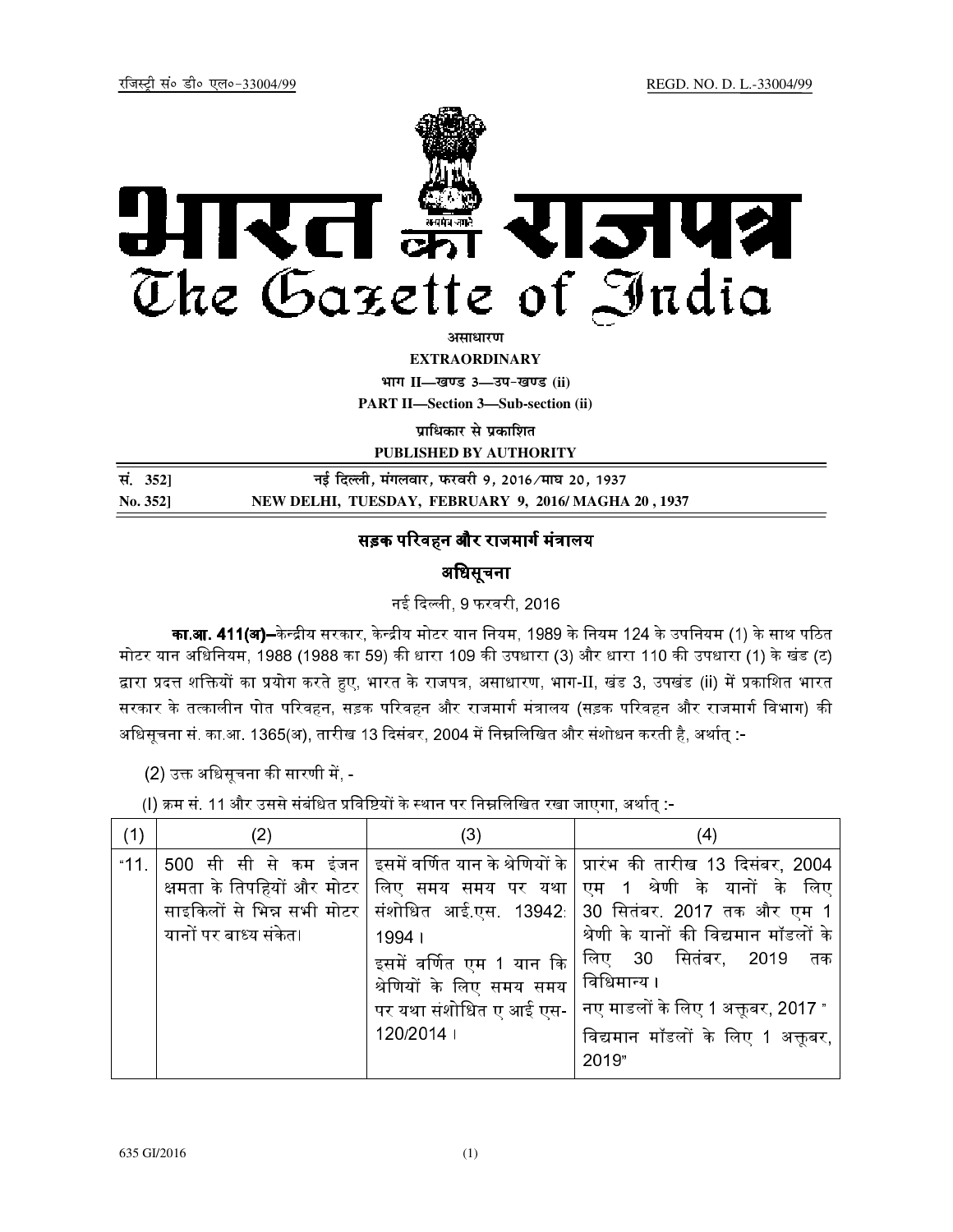| (1)  | (2)                         | (3)                    | (4)                      |
|------|-----------------------------|------------------------|--------------------------|
| "18. | मोटर यानों जिनके अंतर्गत    | समय समय पर यथा संशोधित | कृषि ट्रेक्टर और दुपहिया |
|      | कृषि ट्रेक्टर और संनिर्माण  | ए.आई.एस -071/2009 (भाग | यानों से भिन्न सभी यानों |
|      | उपस्कर यान भी<br>हैं पर     | 1 और भाग 2) ।          | के लिए जिसके अंतर्गत     |
|      | निंत्रण, टैल टेल तथा संकेतक |                        | संर्निमाण उपस्कर यान भी  |
|      | की पहचान और निंयत्रक        |                        | है :                     |
|      | अविस्थिति<br>तथा<br>प्रचान  |                        | नए मॉडलों के<br>लिए      |
|      | अपेक्षाएं ।                 |                        | 15 मार्च, 2013 :         |
|      |                             |                        | विद्यमान मॉडलों के लिए   |
|      |                             |                        | 15 मार्च, 2014,          |
|      |                             |                        | कृषि ट्रेक्टरों के लिए:  |
|      |                             |                        | 37 के वी से कम इंजन      |
|      |                             |                        | क्षमता 1 अप्रैल, 2013,   |
|      |                             |                        | 37 के वी से अधिक इंजन    |
|      |                             |                        | क्षमता 1 अप्रैल, 2014;   |
|      |                             |                        | दुपहिया यानो के लिए :    |
|      |                             |                        | नए मॉडल के लिए :         |
|      |                             |                        | प्रारंभ की तारीख:        |
|      |                             |                        | 15 मार्च, 2013 तक        |
|      |                             |                        | विधिमान्य: 30 सितंबर,    |
|      |                             |                        | 2016                     |
|      |                             |                        | मॉडलों<br>विध्यमान<br>के |
|      |                             |                        | लिए: प्रारंभ की तारीख:   |
|      |                             |                        | 15 मार्च, 2014 तक        |
|      |                             |                        | विधिमान्य: 20 सितंबर,    |
|      |                             |                        | 2017 "                   |
| 18-क | दुपहिया यानों के नियंत्रण,  | समय-समय पर यथा संशोधित | नए मॉडलों के<br>लिएः     |
|      | पैलटेल और संकेतक के स्थान   | ए आई एस 126/2014       | 1 अक्तूबर, 2016          |
|      | पर, पहचान और प्रचालन        |                        | विद्यमान मॉडलों के लिए:  |
|      |                             |                        | 1 अक्तूबर, 2017",        |

(ii) क्रम सं. 18 और उससे संबंधित प्रविष्टियों के स्थान पर निम्नलिखित रखा जाएगा. अर्थात :-

(iii) क्रम सं. 21 (ii) और उससे संबंधित प्रविष्टियों के स्थान पर निम्नलिखित रखा जाएगा. अर्थात

| (1) | 2)                          | (3)                                                                                                                                                                             | (4)                                          |
|-----|-----------------------------|---------------------------------------------------------------------------------------------------------------------------------------------------------------------------------|----------------------------------------------|
|     |                             | "21(ii). स्तंभ (4) में वर्णित की गई   समय समय पर यथा संशोधित   एल  प्रवर्ग  यान  (जिसके<br>तारीख  से  ही  विनिर्मित ॑ ए.आई.एस  -004  (भाग  3)- ॑ अंतर्गत  विद्युत  शक्ति  ट्रेन |                                              |
|     | मोटर यानों की विद्युत 2009। |                                                                                                                                                                                 | यान भी है):                                  |
|     | चुम्बकीय सघनता ।            |                                                                                                                                                                                 | नए मॉडलों के लिए                             |
|     |                             |                                                                                                                                                                                 | 1 अक्तूबर, 2013 ;<br>विद्यमान मॉडलों के लिए, |
|     |                             |                                                                                                                                                                                 | 1 अक्तूबर, 2015                              |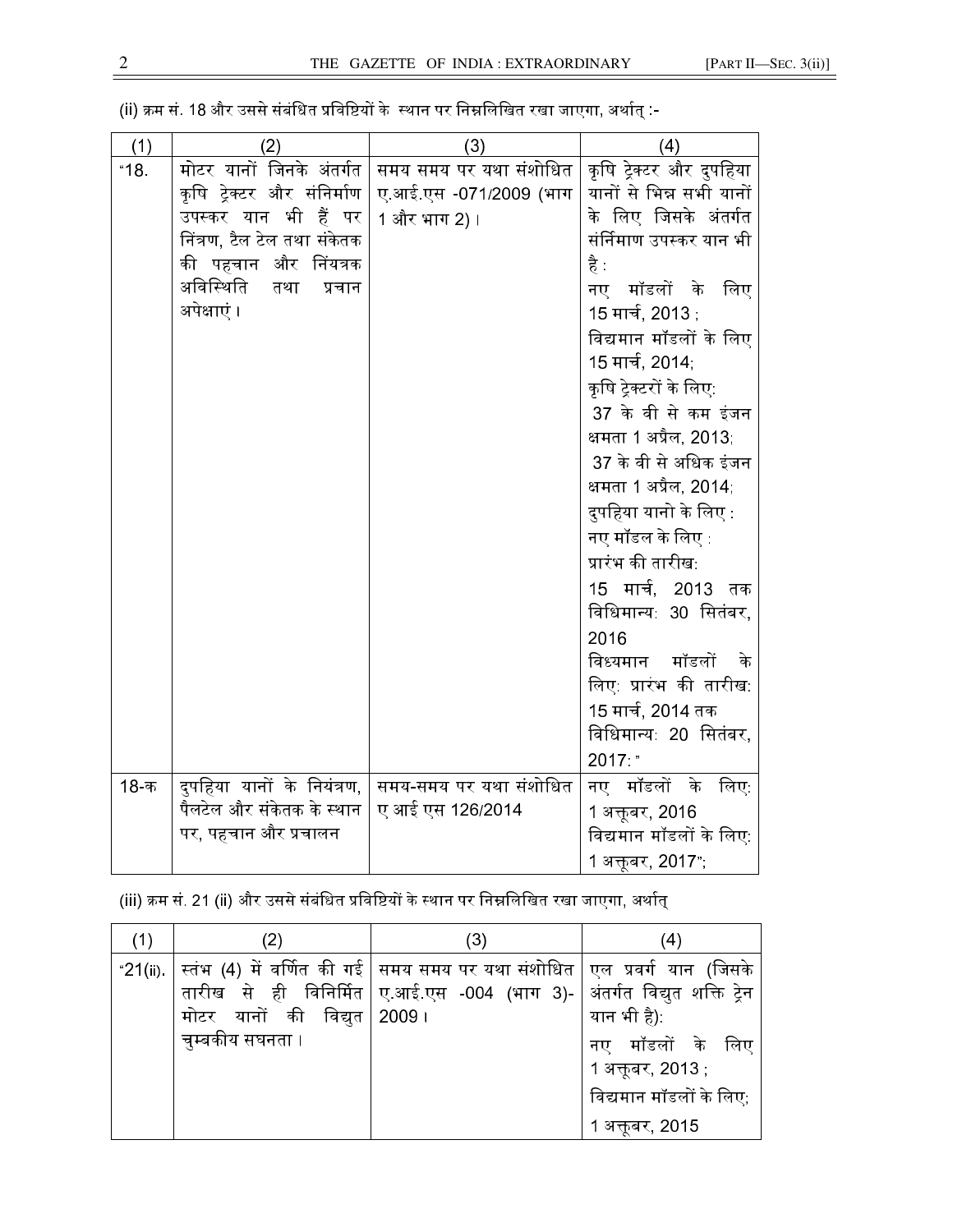|  | और एम प्रवर्ग के<br>एम       |
|--|------------------------------|
|  | मोटर यान भारत प्रकम ।∨       |
|  | व्यापक उत्सर्जन<br>लिए<br>के |
|  | करेंगें<br>अनुपालन<br>का     |
|  | जिसके अंतर्गत विद्युत        |
|  | शक्ति ट्रेन यान भी हैं :     |
|  | 1 अक्तूबर, 2015"             |

(iv) क्रम सं. 26.27.28, 29 और उससे संबंधित प्रविष्टियों के स्थान पर निम्नलिखित रखा जाएगा, अर्थात

| (1)            | (2)                                                                             | (3)                                                                              | (4) |
|----------------|---------------------------------------------------------------------------------|----------------------------------------------------------------------------------|-----|
| $^{\circ}26$ . | विद्युत शक्ति ट्रेन यान-संनिर्माण<br>और कार्य सुरक्षा की अपेक्षाएं ।            | समय समय पर यथा संशोधित   1 अक्तूबर, 2016<br>ए आई.एस -038 (पुनरिक्षित 1)-<br>2015 |     |
| 27             | विद्युत शक्ति ट्रेन यान- विद्युत<br>उर्जा खपत की माप                            | समय समय पर यथा संशोधित   1 अक्तूबर, 2016<br>ए आई.एस -039 (पुनरिक्षित 1)-<br>2015 |     |
| 28             | विद्युत शक्ति ट्रेन यान-क्षेत्र माप $\mid$<br>की विधि                           | समय समय पर यथा संशोधित ∣ 1 अक्तूबर, 2016<br>ए आई.एस -040 (पुनरिक्षित 1)-<br>2015 |     |
| 29             | विद्युत शक्ति ट्रेन यान- निवल  <br>उर्जा और अधिकतम 30 मिनट  <br>तक उर्जा की माप | समय समय पर यथा संशोधित   1 अक्तूबर, 2016<br>ए.आई.एस -04 (पुनरिक्षित 1)-<br>2015  |     |

<u>(v) क्रम सं. 33 और उससे संबंधित प्रविष्टियों के स्थान पर निम्नलिखित रखा जाएगा. अर्थात :</u>

| (1)  |                     | (3)                                                                                               | (4)               |
|------|---------------------|---------------------------------------------------------------------------------------------------|-------------------|
| "33. |                     | आटोमोटिव यानों के लिए स्प्रे $\mid$ उसमें विनिर्दिष्ट यानों के लिए $\mid$ नए  मॅाडलों  के  लिए  : |                   |
|      | सप्रैशन युक्तियां । | समय समय पर यथा संशोधित   1 अक्तूबर, 2016                                                          |                   |
|      |                     | $\mid$ ए.आई.एस -013 (आरईवी- $\mid$ विद्यमान मॉडलों के लिए :                                       |                   |
|      |                     | $^{\prime}$ 1)/2014 ।                                                                             | 1 अक्तूबर, 2016"; |

(vi) क्रम सं. 40 और उससे संबंधित प्रविष्टियों के स्थान पर निम्नलिखित रखा जाएगा. अर्थात :

|      |                                                        |                                                                           | (4 |
|------|--------------------------------------------------------|---------------------------------------------------------------------------|----|
| "40. |                                                        | यानों के लिए आंतरिक ध्वनि $ $ समय समय पर यथा संशोधित $ 1$ अक्तूबर, 2016"; |    |
|      | ंस्तर अपेक्षाएं एम 2, एम 3, एन ∣ आई एस -12832 : 2010 । |                                                                           |    |
|      | 2 और एन 3 श्रेणी के परिवहन                             |                                                                           |    |
|      | यानो के लिए                                            |                                                                           |    |

(vii) क्रम सं. 41 और उससे संबंधित प्रविष्टियों के पश्चात निम्नलिखित अंतःस्थापित किया जाएगा. अर्थात :

| "41" |                          | यानों के एम 1 श्रेणी पर लगे सिमय समय पर यथा संशोधित 1 अक्तूबर, 2016"; |  |
|------|--------------------------|-----------------------------------------------------------------------|--|
|      | बम्परों के लिए अपेक्षाएं | आई.एस -15901 : 2010 ।                                                 |  |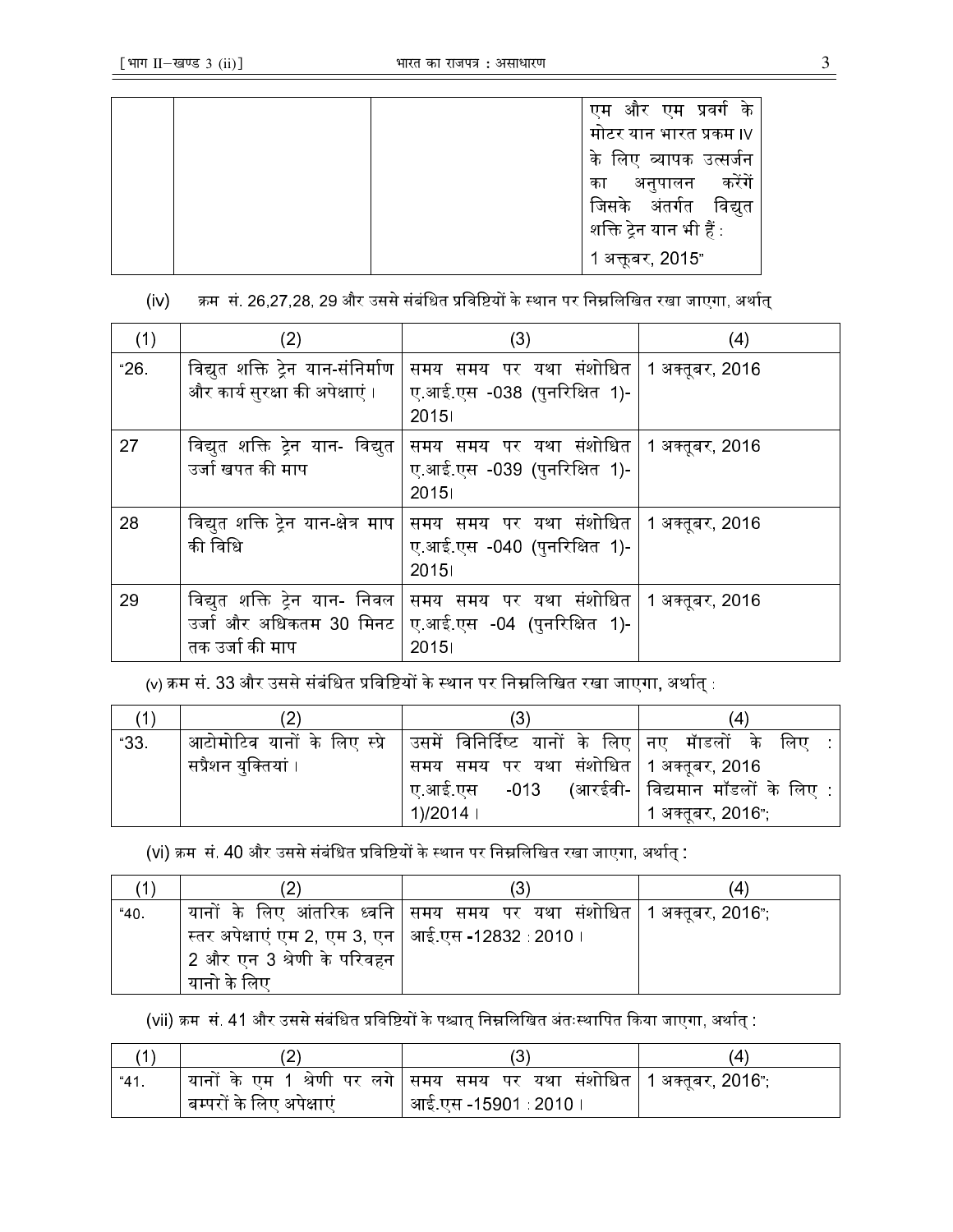| (viii) क्रम सं. 49 और उससे संबंधित प्रविष्टियों के पश्चात् निम्नलिखित अंत स्थापित किया जाएगा, अर्थात् : |  |  |
|---------------------------------------------------------------------------------------------------------|--|--|
|---------------------------------------------------------------------------------------------------------|--|--|

| (1)  | (2)                                                 | (3)                                     | (4)             |
|------|-----------------------------------------------------|-----------------------------------------|-----------------|
| "50. | यानों के एम 1 श्रेणी के लिए                         | समय समय पर यथा संशोधित                  | 1 अक्तूबर, 2016 |
|      | न्यूनतम स्थल अंतराल की माप $\,$ $\,$                | आई.एस -9435 :2004 ।                     |                 |
|      | के लिए परीश्रण प्रक्रिया ।                          |                                         |                 |
| 51   | यानों के एम और एन श्रेणी के $\mid$                  | <sup> </sup> समय  समय  पर  यथा  संशोधित | 1 अप्रैल, 2017  |
|      | लिए प्राधिकृत प्रयोग के विरुद्ध  आई.एस -9435 :2004। |                                         |                 |
|      | संरक्षण युक्तियां ।                                 |                                         |                 |
| 52   | एम 1 श्रेणी और एन 1 श्रेणी                          | समय पर यथा संशोधित<br>समय               | 1 अप्रैल, 2017" |
|      | (2 टन से अनधिक जी वी डब्ल्यु                        | ए.आई.एस -0765 / 2007 ।                  |                 |
|      | वाले) के लिए यान अलार्म                             |                                         |                 |
|      | सिस्टम और इमोबाईलाईजर्स                             |                                         |                 |
|      | टिप्पण यदि यानों की अन्य                            |                                         |                 |
|      | श्रेणियों ऐसी युक्तियों से उपयुक्त                  |                                         |                 |
|      | हैं तो ऐसे यान समय-समय पर                           |                                         |                 |
|      | यथा संशोधित ए आई एस-                                |                                         |                 |
|      | 076/005 का अनुवर्तन करेगा ।                         |                                         |                 |

[फा. सं. आर.टी.11028/03/2015-एमवीएल]

अभय दामले, संयुक्त सचिव

**टिप्पण :** मूल अधिनियम भारत के राजपत्र, असाधारण, भाग-II, खंड 3, उपखंड (ii) में अधिसूचना सं. का.आ. 1365 (अ), तारीख 13 दिसंबर, 2004 द्वारा प्रकाशित किया गया था और अधिसूचना सं. का.आ. 2412 (अ), तारीख 3 सितम्बर, 2015 द्वारा अंतिम संशोधन किया गया ।

# **MINISTRY OF ROAD TRANSPORT AND HIGHWAYS NOTIFICATION**

#### New Delhi, the 9th February, 2016

**S.O. 411(E).**—In exercise of the powers conferred by sub-section (3) of section 109 and clause (k) of subsection (1) of section 110 of the Motor Vehicles Act, 1988 (59 of 1988), read with sub-rule (1) of rule 124 of the Central Motor Vehicles Rules, 1989, the Central Government hereby makes the following further amendments in the notification of Government of India in the erstwhile Ministry of Shipping, Road Transport and Highways (Department of Road Transport and Highways) number S.O. 1365(E) dated 13th December, 2004, published in the Gazette of India, Extraordinary, Part II, Section 3, Sub-Section (ii), namely:-

(2) In the said notification, in the Table,-

(i) for serial number 11 and the entries relating thereto, the following shall be substituted, namely:-

| (1)           | (2)                                                                                                                                    | (3)                                                                                          | (4)                                                                                                                                                                                                       |
|---------------|----------------------------------------------------------------------------------------------------------------------------------------|----------------------------------------------------------------------------------------------|-----------------------------------------------------------------------------------------------------------------------------------------------------------------------------------------------------------|
| $^{\circ}11.$ | The external projection on all motor<br>vehicles other than three wheelers<br>of engine capacity less than 500 cc<br>and motor cycles. | IS 13942:1994, as amended<br>from time to time, for vehicle<br>categories mentioned therein. | Date of commencement:<br>13th December, 2004<br>Valid up to 30th September, 2017<br>for new models of M1 category<br>vehicles and 30th September, 2019<br>for existing models of M1 category<br>vehicles: |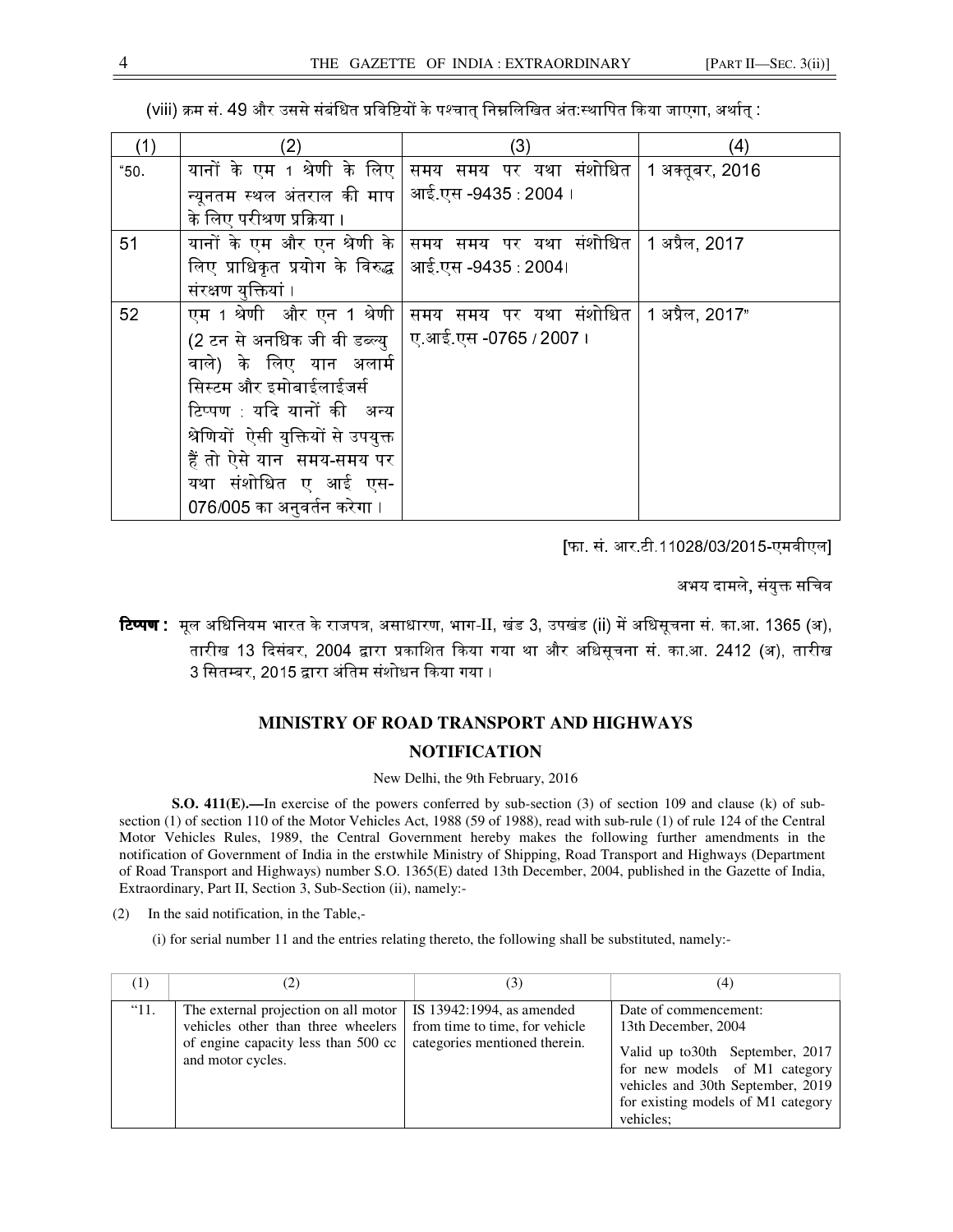| $AIS-120/2014$ , as amended  | For new models:1st October, 2017" |
|------------------------------|-----------------------------------|
| from time to time, for M1    | For existing models:              |
| vehicle categories mentioned | 1st October, 2019"                |
| therein.                     |                                   |

(ii) for serial number 18 and the entries relating thereto, the following shall be substituted, namely:-

| (1)    | (2)                                                                                                                                                                                                                            | (3)                                                                   | (4)                                                                                                                                                                                                                                                                                                                                                                                                                                                                                                                                                                                                                |
|--------|--------------------------------------------------------------------------------------------------------------------------------------------------------------------------------------------------------------------------------|-----------------------------------------------------------------------|--------------------------------------------------------------------------------------------------------------------------------------------------------------------------------------------------------------------------------------------------------------------------------------------------------------------------------------------------------------------------------------------------------------------------------------------------------------------------------------------------------------------------------------------------------------------------------------------------------------------|
| "18.   | Identification of Controls,<br><b>Tell-Tales and Indicators</b><br>and Control Location and<br><b>Operation Requirements</b><br>on motor vehicles<br>including agricultural<br>tractors and construction<br>equipment vehicles | AIS-071/2009 (Part-1<br>and Part-2), as amended<br>from time to time. | For all vehicles, including<br>construction equipment vehicles,<br>other than agricultural tractors<br>and two wheeled vehicles:<br>For new models:15th March,<br>2013;<br>models:<br>existing<br>For<br>15th March, 2014;<br>For agricultural tractors:<br>Engine capacity below37 kW:<br>1st April, 2013;<br>Engine capacity 37 kW or<br>above:1st April, 2014;<br>For two wheeled vehicles:<br>For new models:<br>Date of commencement:<br>15th March, 2013<br>Valid up to:<br>30th September, 2016<br>For existing models:<br>Date of commencement:<br>15th March 2014<br>Valid up to:<br>30th September, 2017 |
| $18-A$ | Location, identification and operation of<br>Controls, Tell-tales and Indicators of two<br>wheeled vehicles.                                                                                                                   | AIS-126/2014, as<br>amended from time to<br>time.                     | For new models:<br>1st October, 2016<br>For existing models:<br>1st October, 2017";                                                                                                                                                                                                                                                                                                                                                                                                                                                                                                                                |

(iii) for serial number 21(ii) and the entries relating thereto, the following shall be substituted, namely:-

| (1)          | (2)                                                                                                             | (3)                                                               | (4)                                                                                                                                                                                                                                                                                                                                 |
|--------------|-----------------------------------------------------------------------------------------------------------------|-------------------------------------------------------------------|-------------------------------------------------------------------------------------------------------------------------------------------------------------------------------------------------------------------------------------------------------------------------------------------------------------------------------------|
| " $21(ii)$ . | Electromagnetic compatibility<br>of motor vehicles<br>manufactured on and from<br>dates mentioned incolumn (4). | AIS-004 (Part 3)-<br>$2009$ , as<br>amended from<br>time to time. | vehicles<br>L<br>category<br>(including electric power train vehicles) :<br>For new models:<br>1st October, 2013<br>For existing models:<br>1stOctober, 2015<br>Motor vehicles of M and N category complying with<br>Mass Emission standards for Bharat Stage IV,<br>including electric power train vehicles:<br>1st October, 2015" |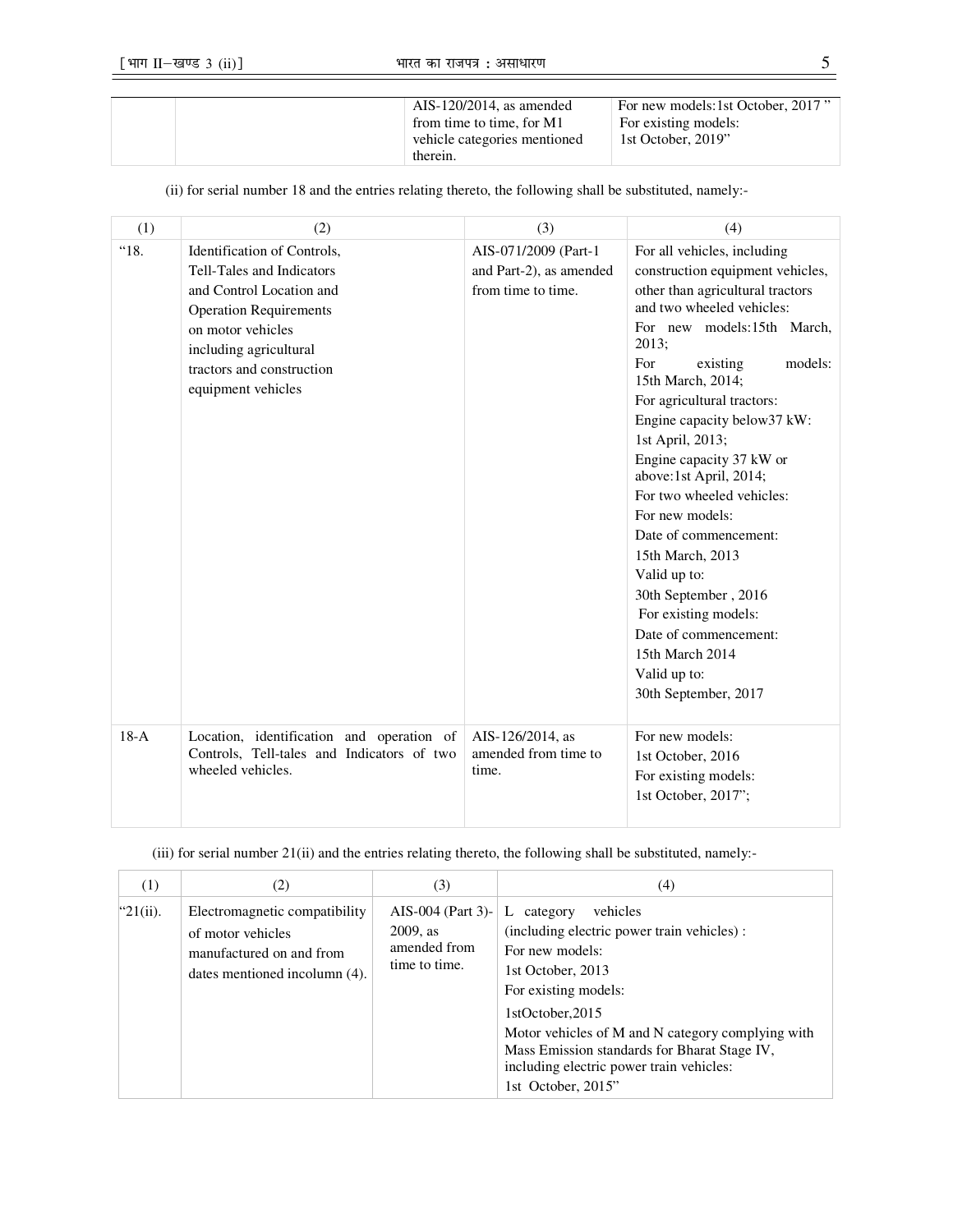|      | (2)                                                                                          | (3)                                                      | (4)                  |
|------|----------------------------------------------------------------------------------------------|----------------------------------------------------------|----------------------|
| "26. | Electric Power Train Vehicles -<br><b>Construction and Functional Safety</b><br>Requirements | AIS-038 (Rev.1) / 2015,<br>as amended from time to time  | 1st October, 2016.   |
| 27.  | <b>Electric Power Train Vehicles-</b><br>Measurement of Electrical Energy<br>Consumption     | AIS-039 (Rev.1) /2015,<br>as amended from time to time   | 1st October, 2016.   |
| 28.  | Electric Power Train Vehicles -<br>Method of Measuring the Range                             | AIS-040 (Rev.1) / 2015, as<br>amended from time to time  | 1st October, 2016.   |
| 29.  | Electric Power Train Vehicles -<br>Measurement of Net Power and<br>Maximum 30 Minute Power   | AIS-041 (Rev.1) / 2015,<br>as amended from time to time. | 1st October, 2016.": |

(iv) for serial numbers 26, 27, 28, 29 and the entries relating thereto, the following shall be substituted, namely:-

(v) for serial number 33 and entries relating thereto, the following shall be substituted, namely:-

| (1)  | 2)                                                        | (3)                                                                                       | (4)                                                                                 |
|------|-----------------------------------------------------------|-------------------------------------------------------------------------------------------|-------------------------------------------------------------------------------------|
| "33. | The spray suppression devices for<br>automotive vehicles. | AIS-013 (Rev.1)/2014, as amended<br>from time to time, for vehicles<br>specified therein. | For new models: 1st October,<br>2016<br>For existing models: 1st October,<br>2017": |

(vi) for serial number 40 and the entries relating thereto, the following shall be substituted, namely:

| Ш    |                                                                                                                              | ا ث                                                                   | (4) |
|------|------------------------------------------------------------------------------------------------------------------------------|-----------------------------------------------------------------------|-----|
| "40. | <b>The</b><br>interior<br>requirements for the vehicles - to time<br>for transport vehicles of M2,<br>M3, N2 and N3 category | noise level IS 12832:2010, as amended from time 1 st October, 2016."; |     |

(vii) for serial number 41 and the entries relating thereto, the following shall be substituted, namely:

| "41. |                            | Requirement for bumpers fitted IS 15901:2010, as amended from time 1st October, 2016."; |  |
|------|----------------------------|-----------------------------------------------------------------------------------------|--|
|      | on M1 category of vehicles | to time                                                                                 |  |

(viii) after serial number 49 and entries relating thereto, the following shall be inserted, namely:

|      | $\left( 2\right)$                                                                                                  | (3)                                            | (4)                |
|------|--------------------------------------------------------------------------------------------------------------------|------------------------------------------------|--------------------|
| "50. | Test procedure for measurement<br>of minimum ground clearance<br>for M1 category of vehicles                       | IS 9435: 2004, as amended from time<br>to time | 1st October, 2016. |
| 51.  | Protective devices against<br>unauthorised use for M and N<br>category vehicles                                    | AIS-075/2006, as amended from time<br>to time  | 1stApril, 2017.    |
| 52   | Vehicle Alarm Systems and<br>Immobilizers for M1 category,<br>and N1 category (having GVW)<br>not more than 2 ton) | AIS-076/2007, as amended from time<br>to time  | 1stApril, 2017.".  |